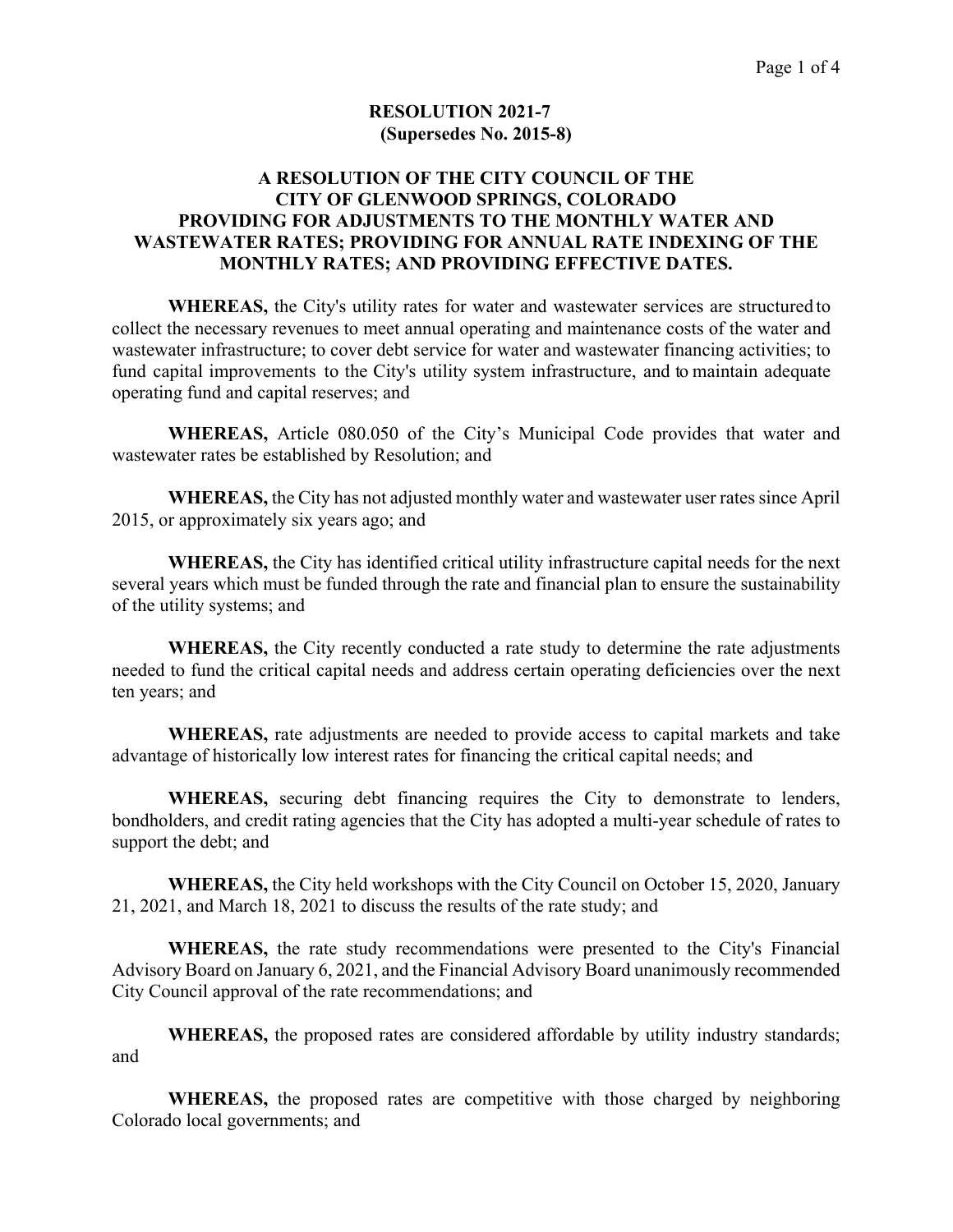**WHEREAS,** the City Council by this Resolution will set water and wastewater rates until otherwise amended by City Council.

## **NOW, THEREFORE, IT IS RESOLVED BY THE CITY COUNCIL OF THE CITY OF GLENWOOD SPRINGS, COLORADO, THAT:**

**Section 1:** The water and wastewater rates set forth on **Exhibit A**, attached hereto and incorporated herein, are adopted and shall be effective for all water and wastewater bills rendered on or after July 1<sup>st</sup>, 2021.

**Section 2:** In the absence of a formal study recommendation or action by the City Council, the water and wastewater rates shall be automatically increased by 5% each year from 2022 to 2030. The adjustments shall be effective for all bills rendered on or after January 1st of each year. The first increases under these provisions shall become effective on January 1, 2022.

**Section 3:** Commencing in 2031, and in the absence of a formal study recommendation or action by the City Council, the water and wastewater rates shall be automatically increased for inflationary effects on the costs of operations – without a public hearing – effective for all bills rendered on or after January 1st of each year. The percentage increase shall be the percentage increase, if any, in the Consumer Price Index for the Denver-Aurora-Lakewood Area – as published by the U.S. Bureau of Labor Statistics – from July of the preceding calendar year to July of the current calendar year. IF the D-A-L CPI index does not exist after 2031, staff will choose the most applicable replacement CPI from the front range. The first increases under these provisions, if any, shall become effective on January 1, 2031.

**Section 4:** The City shall analyze the financial position of the utility systems annually to evaluate the need for subsequent rate adjustments. The City shall perform a formal rate study at least once every three (3) to five (5) years to update the ten-year financial project planning forecast and to minimize rate adjustments over time while conforming with appropriate utility best financial management practices.

**Section 5:** The City shall work toward establishing a financial assistance program to help low-income customers pay for the water and wastewater increases. The terms and conditions of this program shall be approved by the City Council at a future public meeting.

INTRODUCED, READ, AND PASSED THIS  $^{15th}$  DAY OF  $^{4pril}$ , 2021.

CITY OF GLENWOOD SPRINGS, COLORADO

for Dodes

 $_{\rm ATTEST:}$ Ryan Muse<sup>L</sup>

Digitally signed by Ryan Muse DN: cn=Ryan Muse, o=City of Glenwood Springs, ou=City Clerk,<br>email=ryan.muse@cogs.us,  $c = US$ Date: 2021.05.12 13:48:36 -06'00'

Jonathan Godes, Mayor

Ryan Muse, City Clerk

 $-06'00'$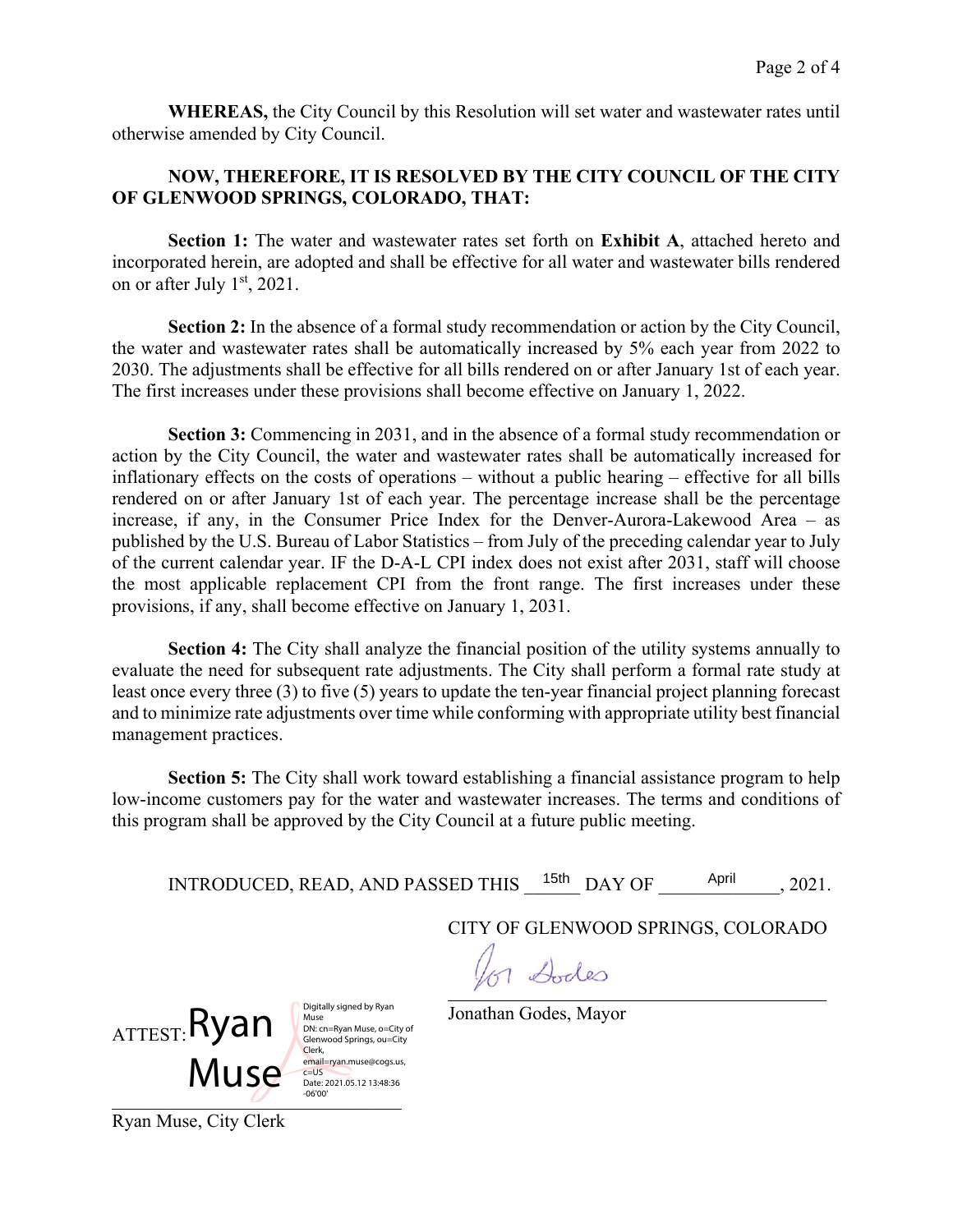# **EXHIBIT A**

## WATER RATES

## Treated Water Rates

| Monthly Customer Charge                  | \$20.88             |  |  |
|------------------------------------------|---------------------|--|--|
| Usage Rate                               | Per $1,000$ gallons |  |  |
| Up to $5,500$ gallons                    | \$3.59              |  |  |
| From $5,500$ gallons to $17,500$ gallons | \$4.77              |  |  |
| Over 17,500 gallons                      | \$6.34              |  |  |

### Bulk Water Rates

| Monthly<br>Charge<br>Justomer          | \$20.88    |
|----------------------------------------|------------|
| 1,000<br>gallons<br>Rate, per<br>Usage | 07<br>いム・ノ |

# Raw Water Irrigation Rates

| Monthly<br>harge:<br>√ustomer ∪ |                  |
|---------------------------------|------------------|
| Usage Rate, per $1,000$ gallons | $\Omega$<br>JZ.J |

# Treated Water Irrigation Only Rates

| Monthly (<br>harge _<br>Justomer.   | 920.88 |
|-------------------------------------|--------|
| gallons<br>1,000<br>Usage Rate, per | ა      |